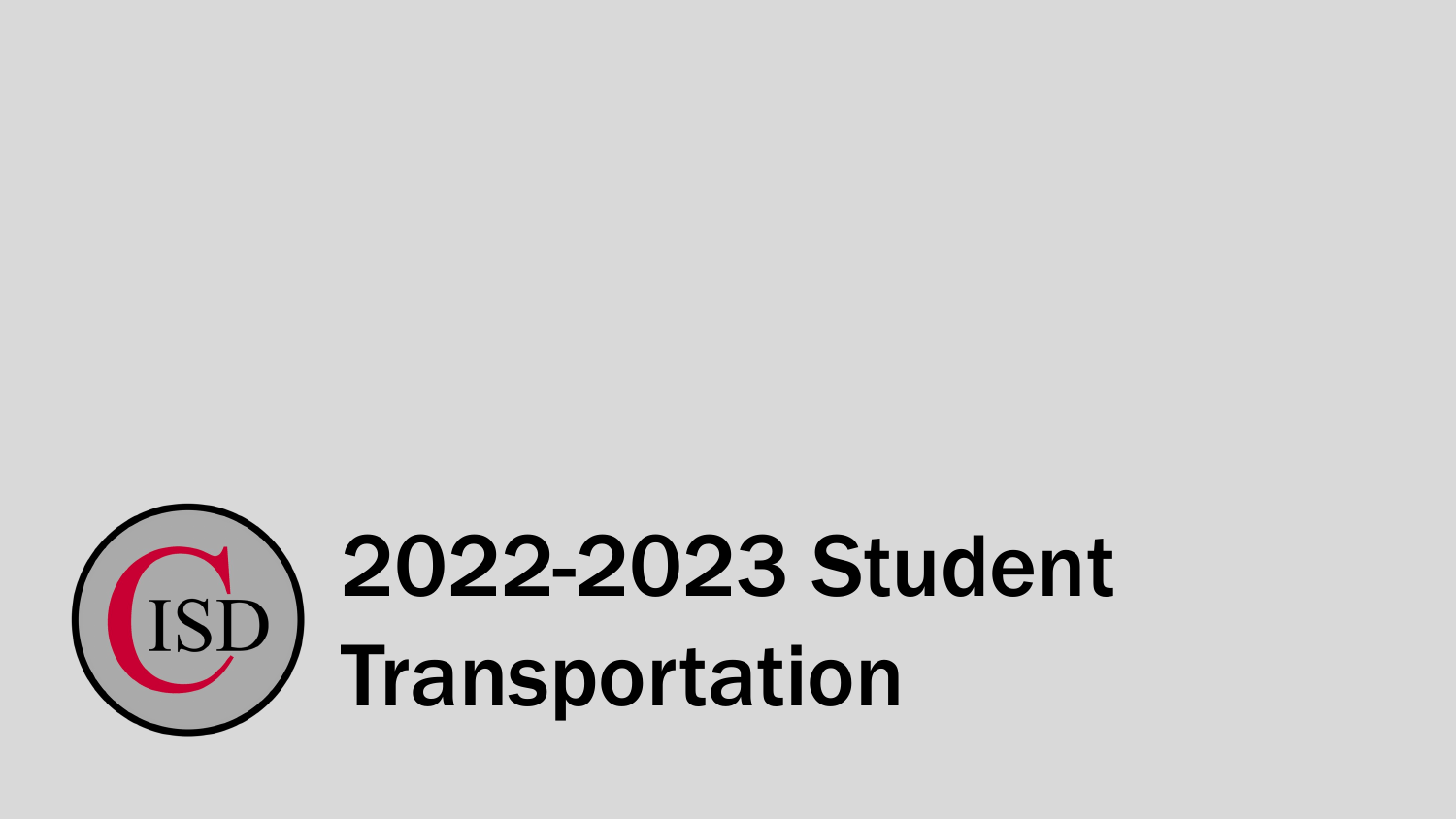#### **ESD) Durham School Services Agreement**

- Initial Agreement Term of 5-Years, from August 1, 2017 July 31, 2022
- Renewable for an additional 5-Years
	- Can be in 1-Year increments, or
	- A term or terms up to 5-Years
- Must notify by March 1 of an intent not to extend the agreement
	- Notification requirement has been mutually agreed to extend to March 4, 2022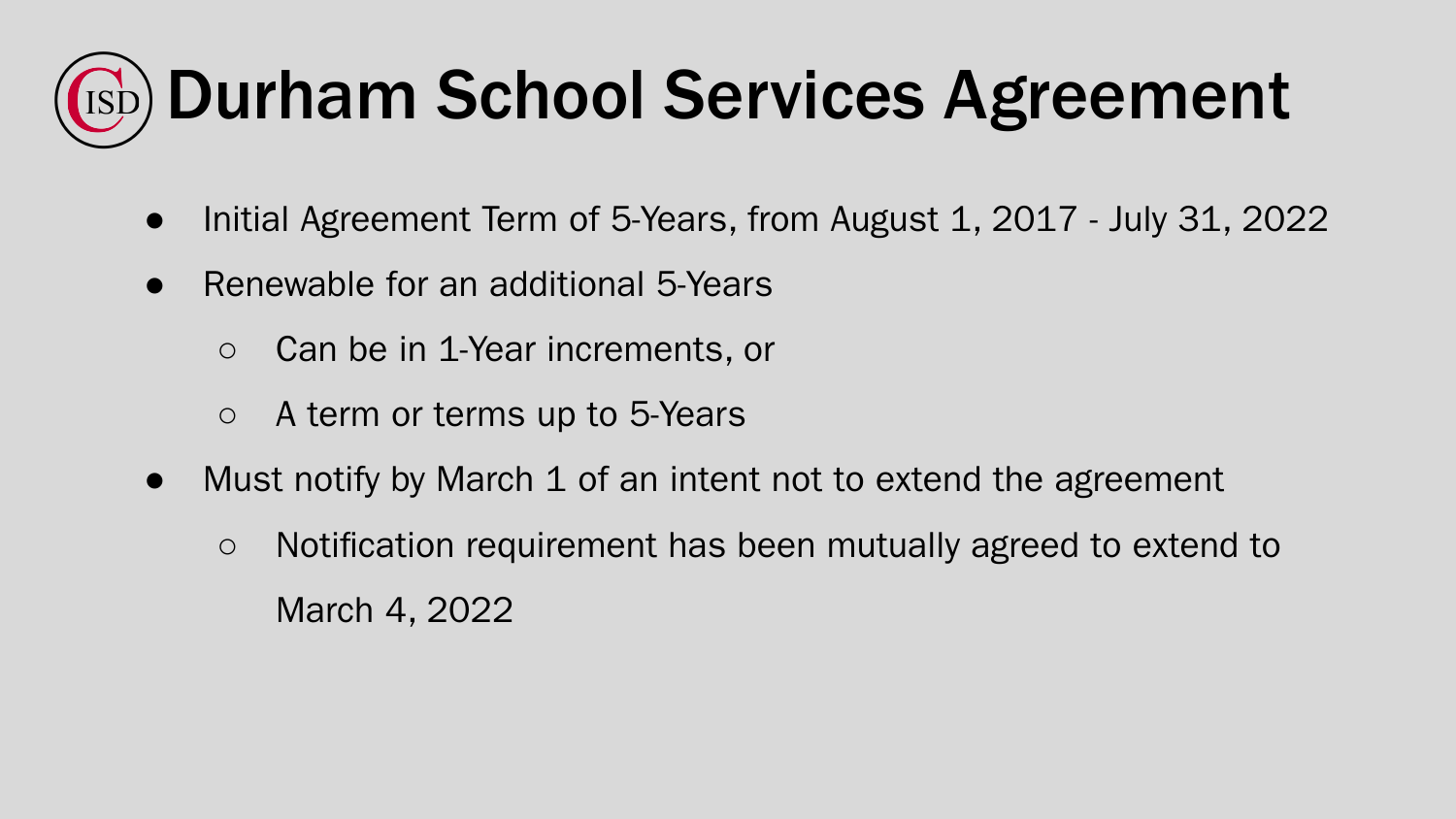## **Esp) Transportation Services for 2022-2023**

Given the current conditions and environment in the school bus transportation market, a minimum of a 1-year agreement extension would be advisable.

#### **Considerations:**

- Impact from a nationwide shortage of drivers;
- Uncertainty of operators pursuing new accounts with current staffing shortages;
- The greater demand and shorter supply of workers are forcing significant wage increases;
- Complexity and cost for a new operator to become functional by August 1, 2022;
	- In 2017, the District spent over \$850,000 in transition startup costs.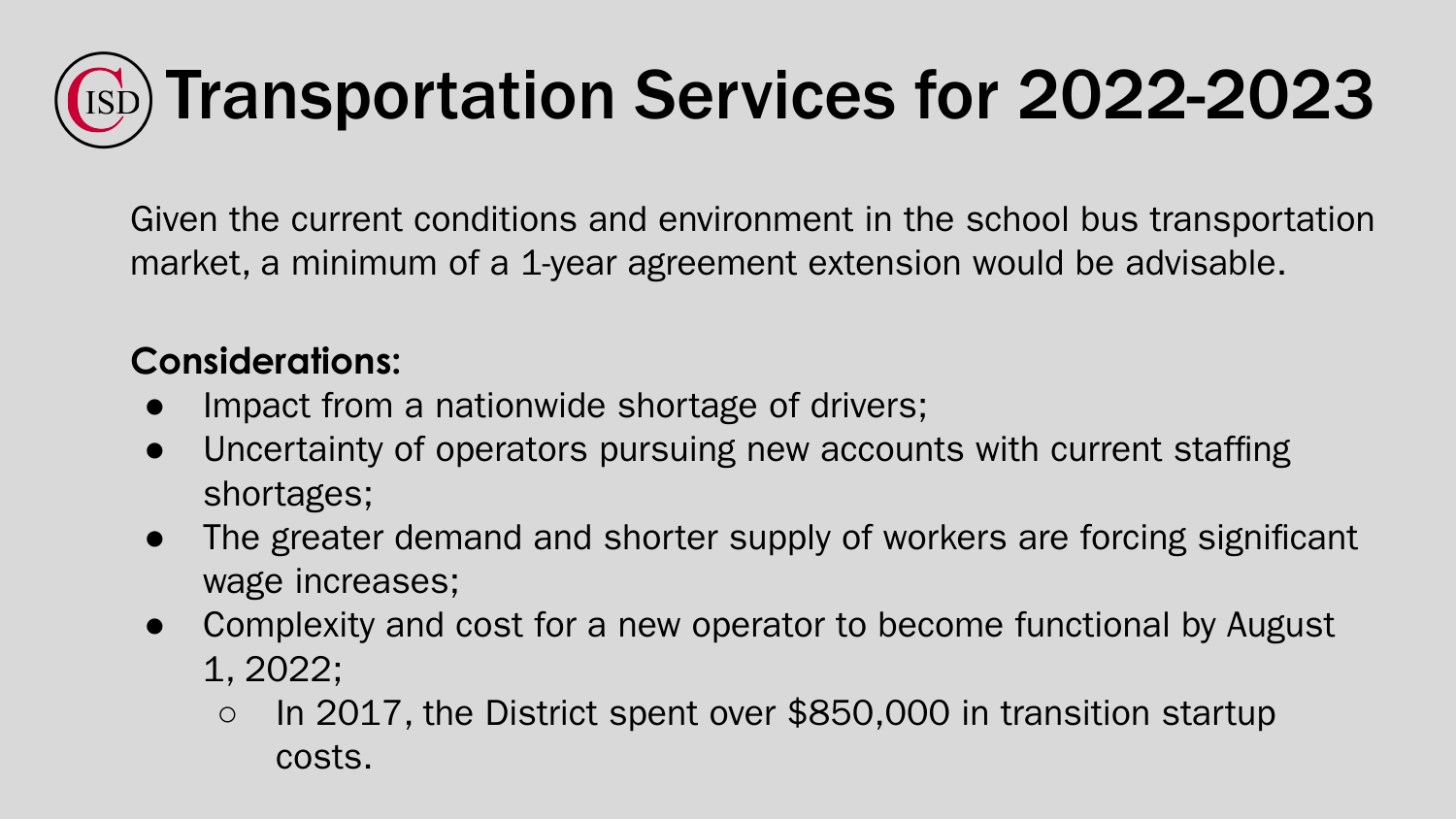# Transportation Services for 2022-2023

Regardless of the transportation operator, bus driver pay will need to be adjusted for 2022-2023 to remain competitive recruiting and retaining bus drivers.

#### **2021-2022 Bus Driver Hourly Rates by School District**

|                       | <b>Coppell</b>                                   | <b>Carroll</b> | <b>Carrollton</b> | <b>Grapevine</b> | <b>Irving</b> | Lewisville                                   | <b>Plano</b> |
|-----------------------|--------------------------------------------------|----------------|-------------------|------------------|---------------|----------------------------------------------|--------------|
| <b>Hourly</b><br>Rate | \$18<br>Raised to<br>$$20$ for $2nd$<br>Semester | \$21           | \$21              | \$21             | \$22.70       | \$20<br>& \$3,000<br>Signing<br><b>Bonus</b> | \$21         |